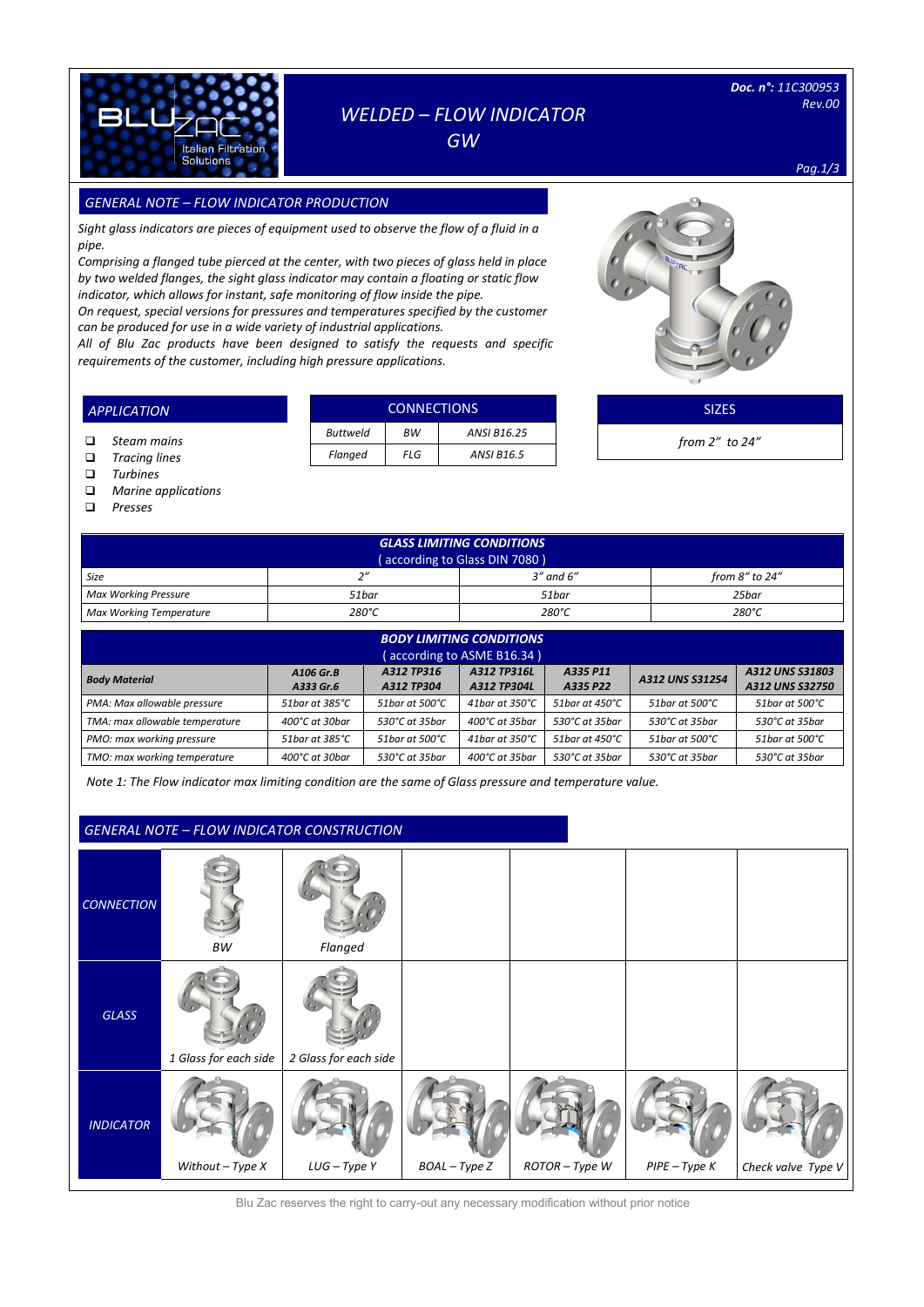| Doc. n <sup>o</sup> : 11C300953 |
|---------------------------------|
| Rev.00                          |

## *WELDED – FLOW INDICATOR*

*GW*

*Pag.2/3*



[Digitare il testo]

Italian Filtration<br>Solutions

**BLL** 

| Size            | S    |              | SF (mm) | A    | B    | D    | H    | $\mathbf{r}$ | 0 (mm)       |       | Wt (Kg)   |              |       |
|-----------------|------|--------------|---------|------|------|------|------|--------------|--------------|-------|-----------|--------------|-------|
|                 | (mm) | <b>150RF</b> | 300RF   | (mm) | (mm) | (mm) | (mm) | (mm)         | <b>150RF</b> | 300RF | <b>BW</b> | <b>150RF</b> | 300RF |
| 2 <sup>n</sup>  | 180  | 310          | 325     | 315  | 140  | 80   | 20   | 65           | 152          | 165   | 7,2       | 11,5         | 13,6  |
| 2.1/2"          |      |              |         | 330  | 140  | 80   | 20   | 65           | 178          | 190   |           |              |       |
| 3"              |      |              |         | 350  | 140  | 80   | 20   | 65           | 190          | 210   |           |              |       |
| 4 <sup>''</sup> |      |              |         | 375  | 210  | 100  | 25   | 85           | 229          | 254   |           |              |       |
| 6"              |      |              |         | 430  | 210  | 100  | 25   | 85           | 279          | 318   |           |              |       |
| 8"              |      |              |         | 480  | 210  | 100  | 25   | 85           | 343          | 381   |           |              |       |
| <b>10"</b>      |      |              |         | 535  | 270  | 175  | 30   | 100          | 406          | 444   |           |              |       |
| 12"             |      |              |         | 570  | 270  | 175  | 30   | 100          | 483          | 521   |           |              |       |
| 14"             |      |              |         | 620  | 270  | 175  | 30   | 100          | 533          | 584   |           |              |       |
| 16"             |      |              |         | 670  | 270  | 175  | 30   | 100          | 597          | 648   |           |              |       |
| 18"             |      |              |         | 720  | 270  | 175  | 30   | 100          | 635          | 711   |           |              |       |
| 20"             |      |              |         | 775  | 270  | 175  | 30   | 100          | 698          | 775   |           |              |       |
| 24"             |      |              |         | 880  | 270  | 175  | 30   | 100          | 813          | 914   |           |              |       |



| <b>DIMENSION TOLLERANCE</b> |                  |                      |  |  |  |  |
|-----------------------------|------------------|----------------------|--|--|--|--|
| <b>SIZE</b>                 | <b>DIMENSION</b> |                      |  |  |  |  |
|                             | S & SF           | <b>A&amp;B&amp;O</b> |  |  |  |  |
| 2" to 10"                   | ±1               | ±3                   |  |  |  |  |
| 12" to 24"                  | $+1$             | ± 5                  |  |  |  |  |